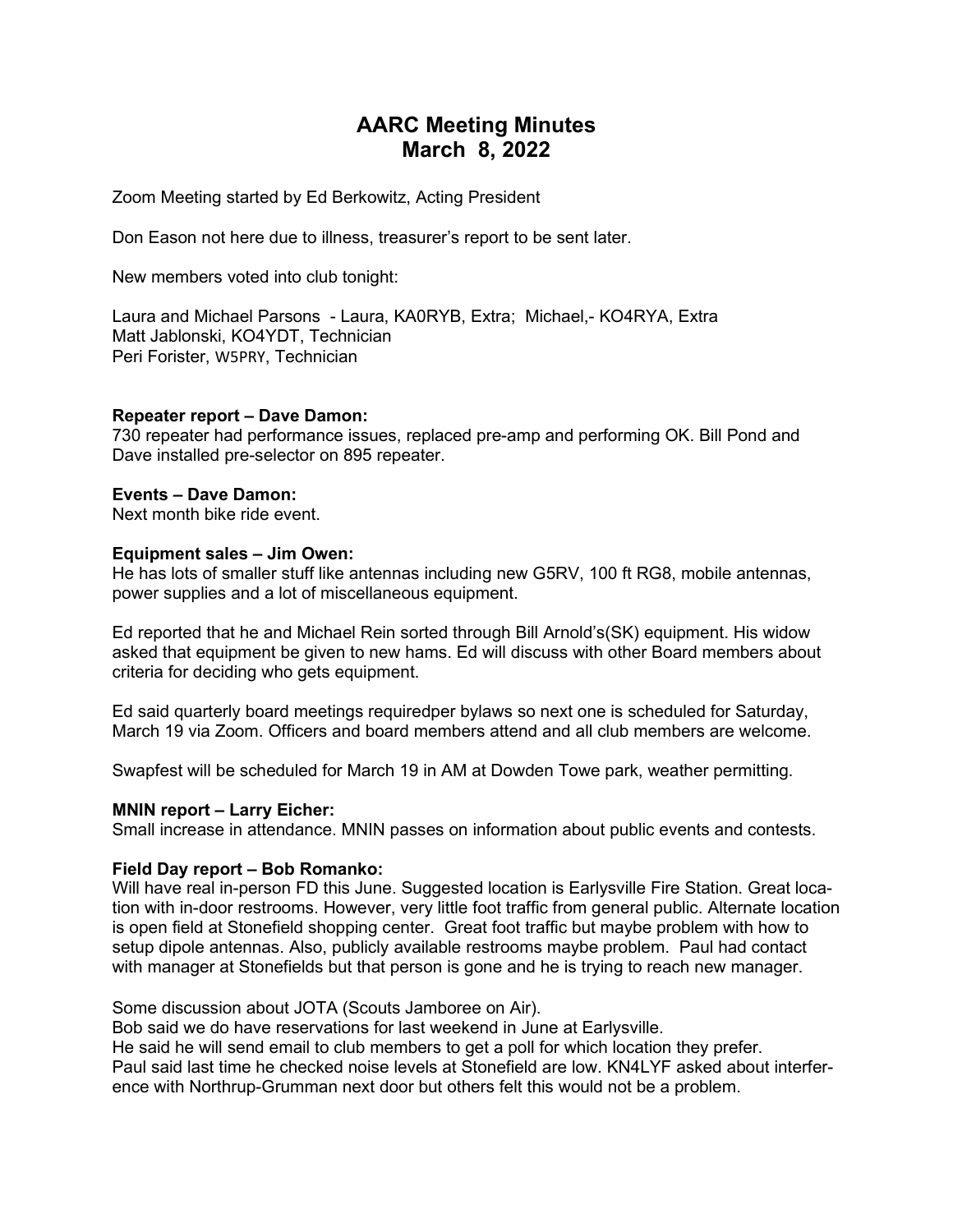KN4LYF also suggested a split FD between the two sites but FD rules prohibit this. Most likely, our FD will be in Earlysville and we can try Stonefield for the October Scouting Jamboree on the Air.

Reminder that FD is June 24-26 this year.

Goal is to make decision on site by 4/2. We will purchase our food this year rather than ask merchants for donations.

No other new/old business.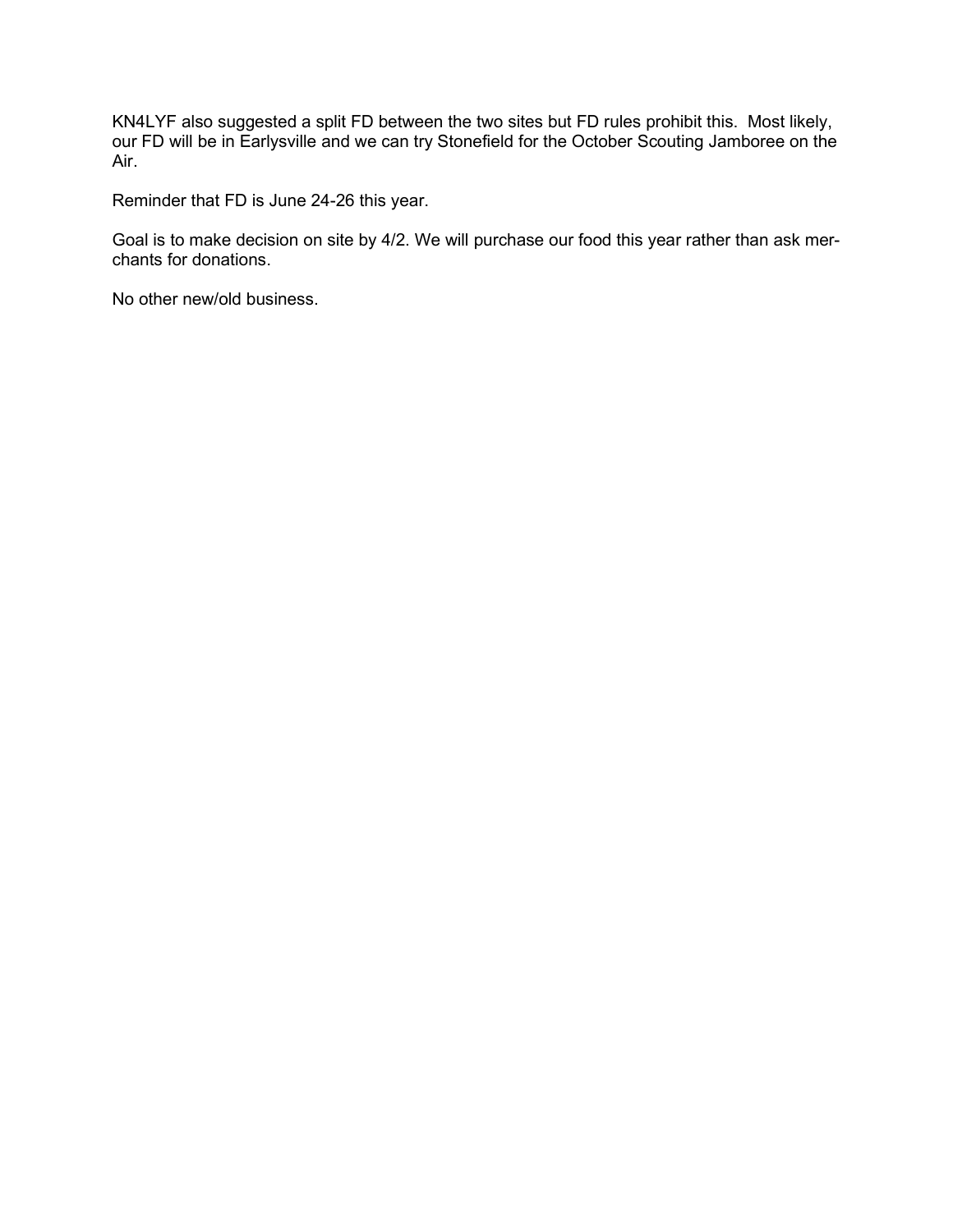### Presentation by Ed Berkowitz on Building First HF Station. - see attached briefing.

#### ====================================

John Porter brought up doing Saturday mornings in person at Panera. Possibly April but depends on COVID prevalence.

Meeting adjourned by Ed at 8:20 PM.

Respectfully submitted,

Stephen Kramer KN4CJI **Secretary** 

===============================

#### AARC Meeting Attendee List 3/8/2022

28 in attendance via Zoom.

| John Porter              | KK4JP         |
|--------------------------|---------------|
| Ed Berkowitz             | N3US          |
| James Owen               | K4CGY         |
| Steve Kramer             | <b>KN4CJI</b> |
| <b>Bob Romanko</b>       | AK4BR         |
| Ben Casto                | NX4S          |
| Dave Damon               | K4DND         |
| Dave Beebe               | <b>KN4UEK</b> |
| Ian Callahan             | <b>KN4TBG</b> |
| Jim Wilson               | K4BAV         |
| Joe DiVincentis          | KO8V          |
| Warren Yursik            | KN4LYF        |
| Larry Eicher             | K4JZQ         |
| Mike McPherson           | KQ9P          |
| Paul McKee               | AK4OH         |
| Sara Townsley            | KO4UPF        |
| <b>Tim Freeze</b>        | KO4ELL        |
| <b>Dennis Terribile</b>  | WR4I          |
| Wynn Solomon             | AI4MV         |
| <b>Patrick Morrissey</b> | KO4VLM        |
| Roy Chilson              | W1REC         |
| <b>Brian O'Rourke</b>    | K4UL          |
| Michael Ellington        | KN4BFB        |
| <b>Rich Freeman</b>      | KI4QKV        |
| Barbara Freeman          | KN4LAH        |
| Joe Greenberg            | KJ4PE         |
| Dorsey Thacker           | WD4LT         |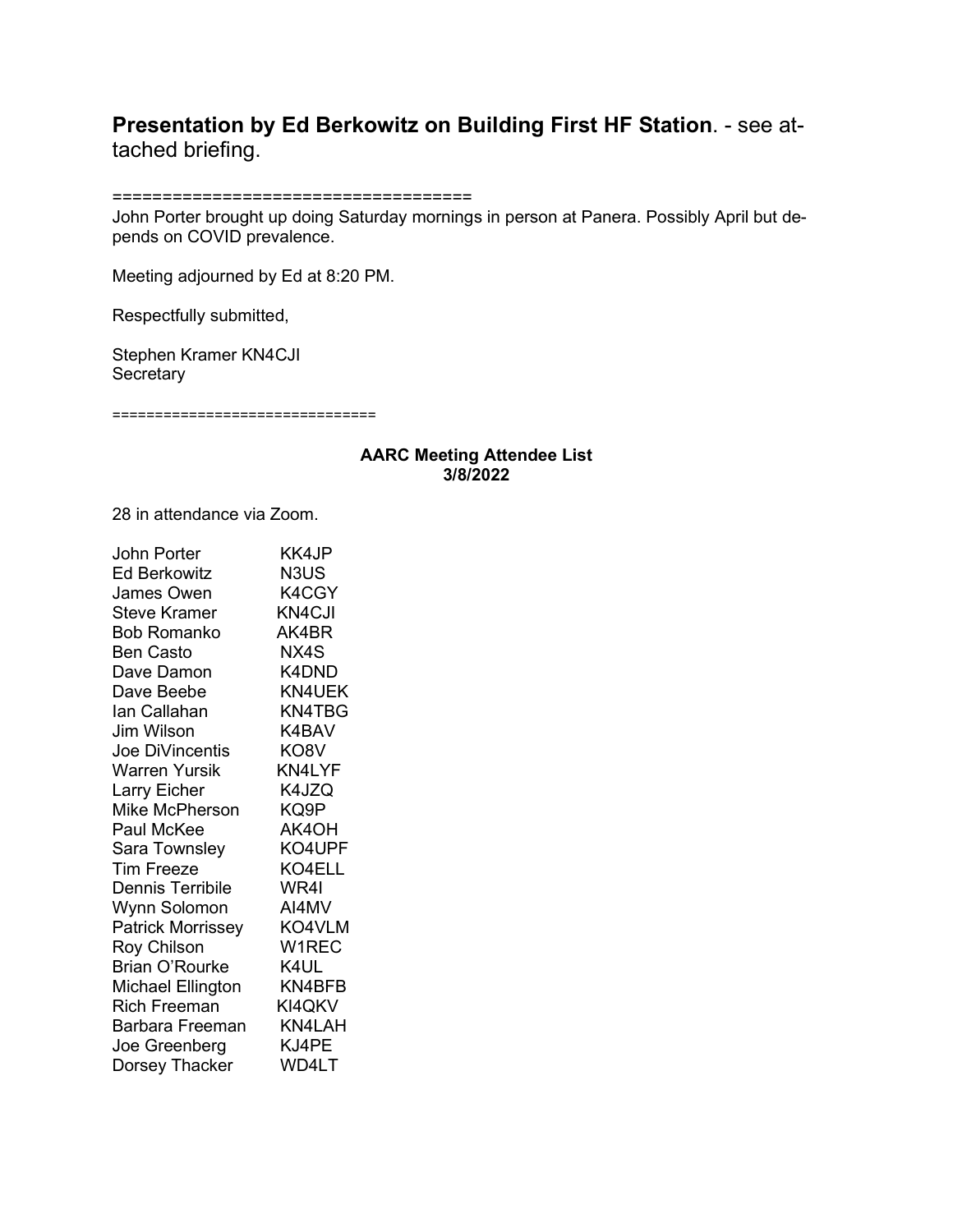# BUILDING YOUR FIRST HF STATION

By Ed Berkowitz, N3US March 8, 2022

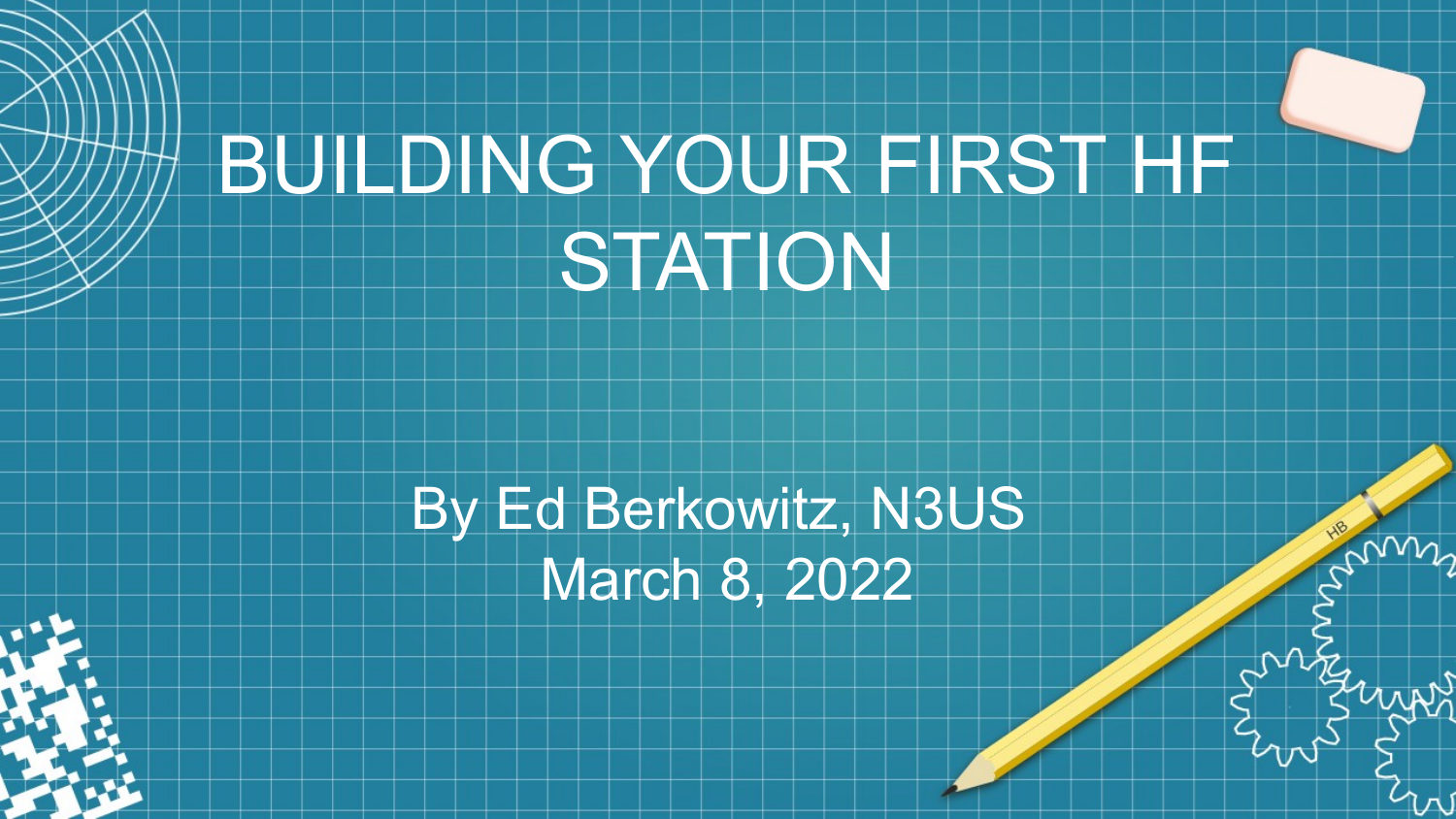# ALL STATIONS REQUIRE

- **HF TRANSCEIVER**
- POWER SUPPLY

ANTENNA

A

PROPER STATION GROUND

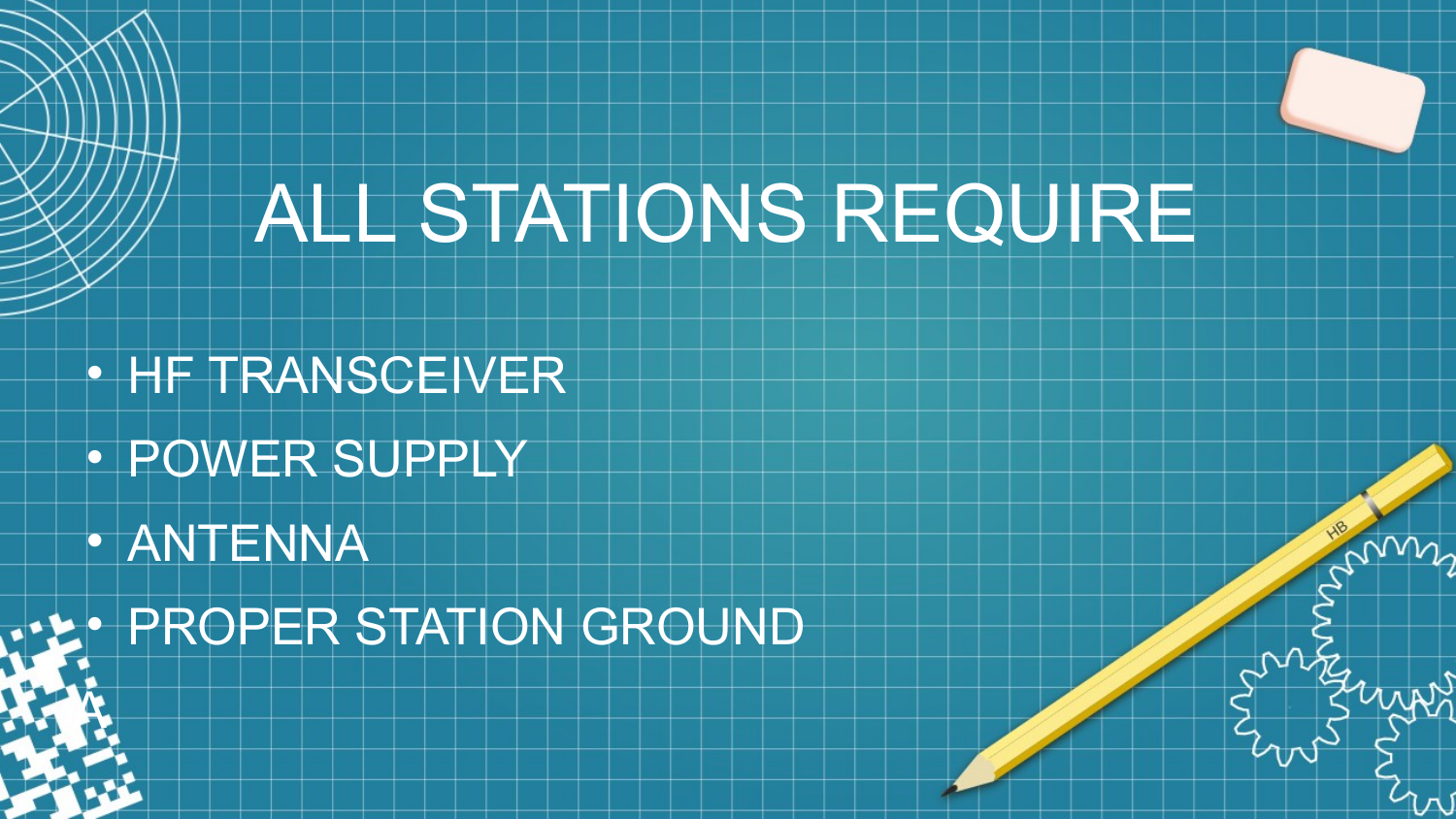### HF TRANSCEIVER

- COST VARIES FROM \$200 USED TO OVER \$5000 FOR NEW LATEST & GREATEST. MOST ARE 100 WATTS OUTPUT POWER; 160 – 10 METERS
- WE USED TO HAVE SEPARATE TRANSMITTERS AND RECEIVERS THAT WERE COSTLY IN TODAY'S DOLLARS
- MAJOR BRANDS: ICOM, YAESU, KENWOOD, ELECRAFT, FLEX
- EXAMPLES: YAESU FT-450D USED PRICE 500

 $\sim$  ICOM IC-7300 NEW PRICE \$1100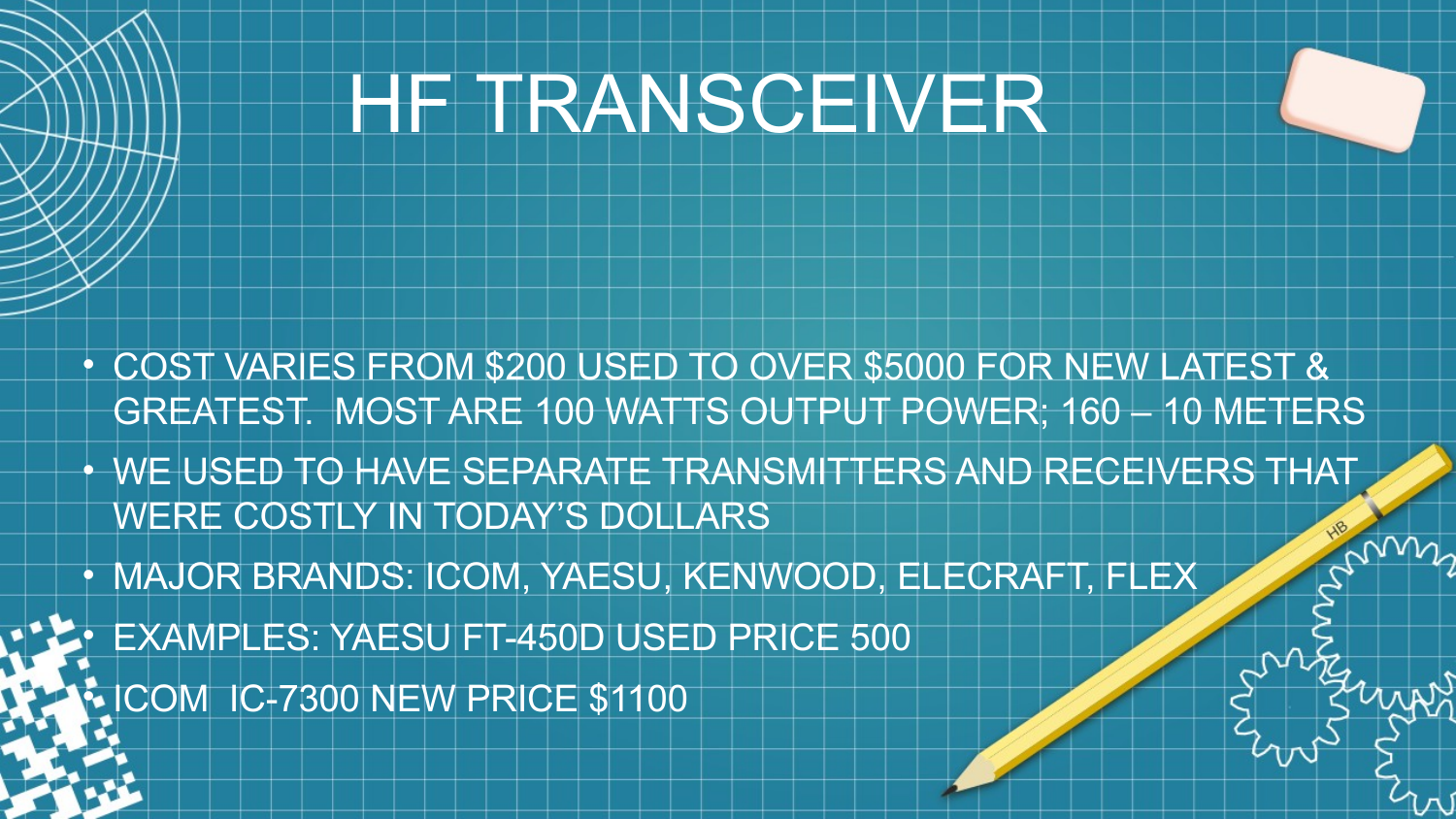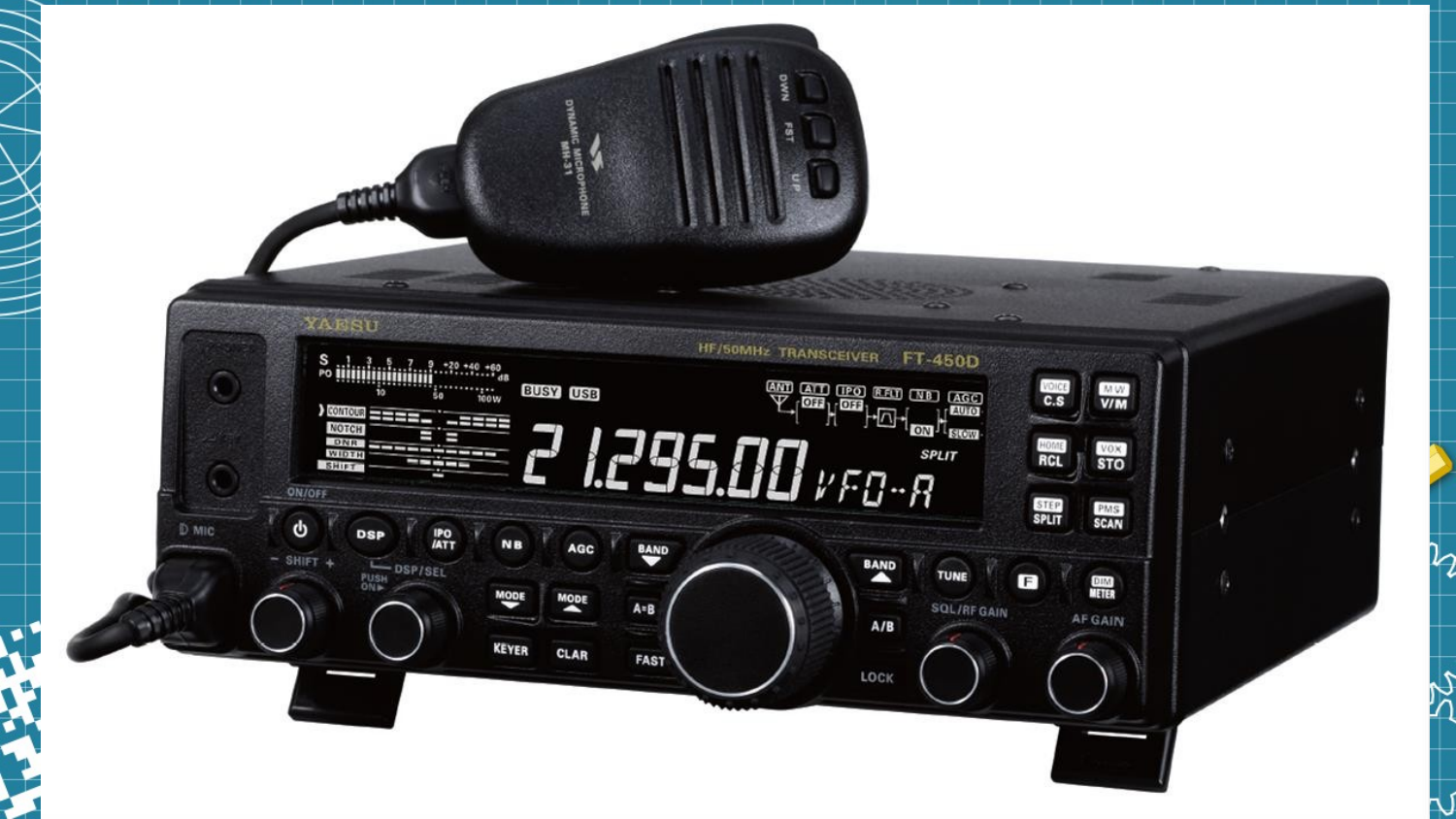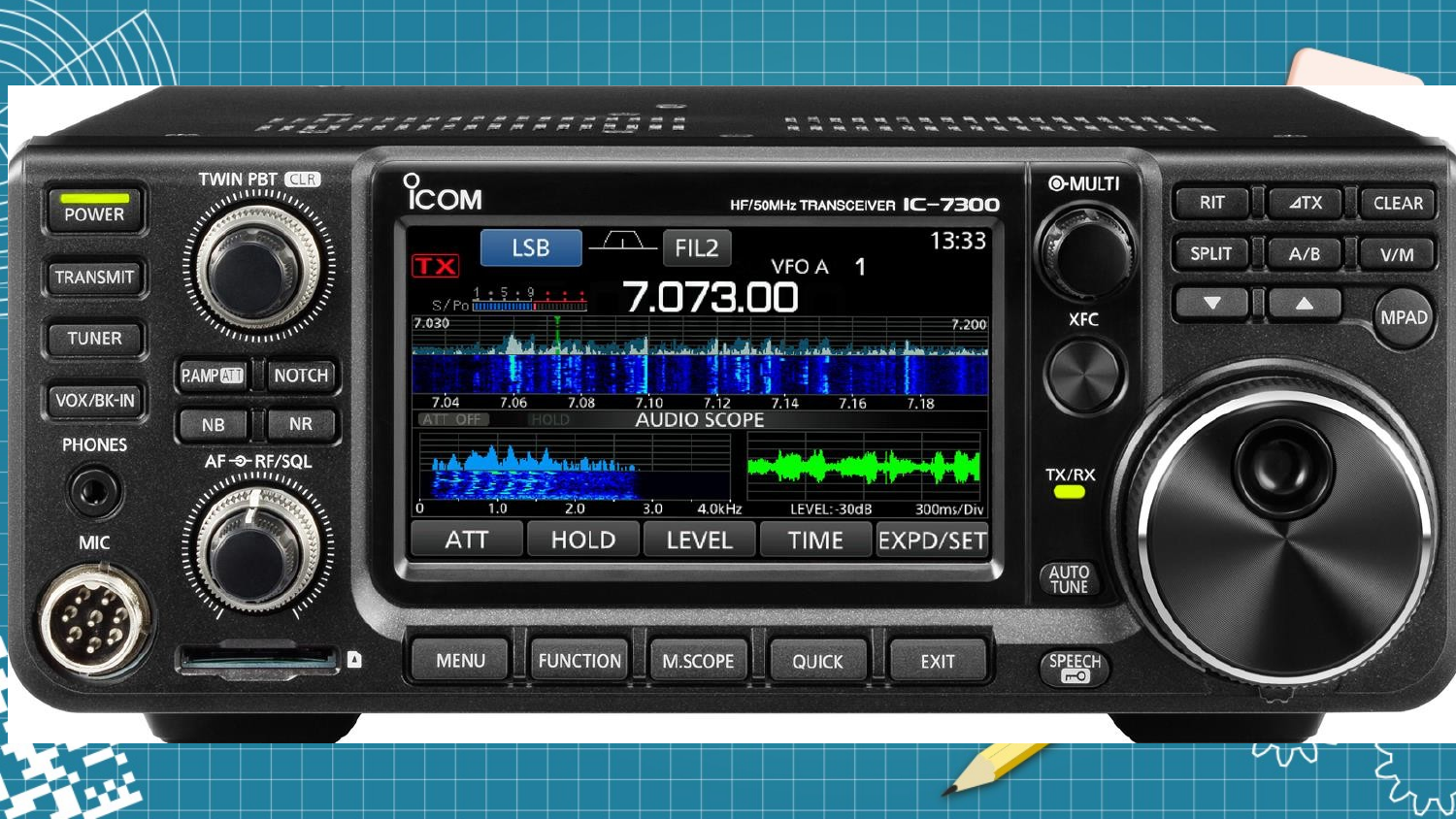## POWER SUPPLIES

 PURPOSE IS TO CONVERT 110 VAC WALL VOLTAGE TO 13.8 VDC REQUIRED FOR MOST HF TRANSCEIVERS. NEED ABOUT 25 AMPS

**TWO TYPES:** 

- LINEAR: CLASSIC DESIGN, HEAVY, EASY TO REPAIR
- SWITCHING: LIGHTER, LESS EXPENSIVE, HARD TO REPAIR; REQUIRE INTERNAL FILTERING TO MINIMIZE EMITTING RF NOISE
- TYPICAL NEW COST: LINEAR \$250; SWITCHING \$130
- BRANDS INCLUDE ASTRON, SAMLEX, ALINCO, MFJ, OTHERS
- MY OWN PREFERENCE IS ASTRON LINEAR POWER SUPPLIES, OFTEN AVAILABLE USED

m

 POWER SUPPLIES PLACED ON FLOOR SHOULD NOT LIE DIRECTLY ON CARPET, USE BOARD UNDERNEATH TO ENSURE AIR CIRCULATION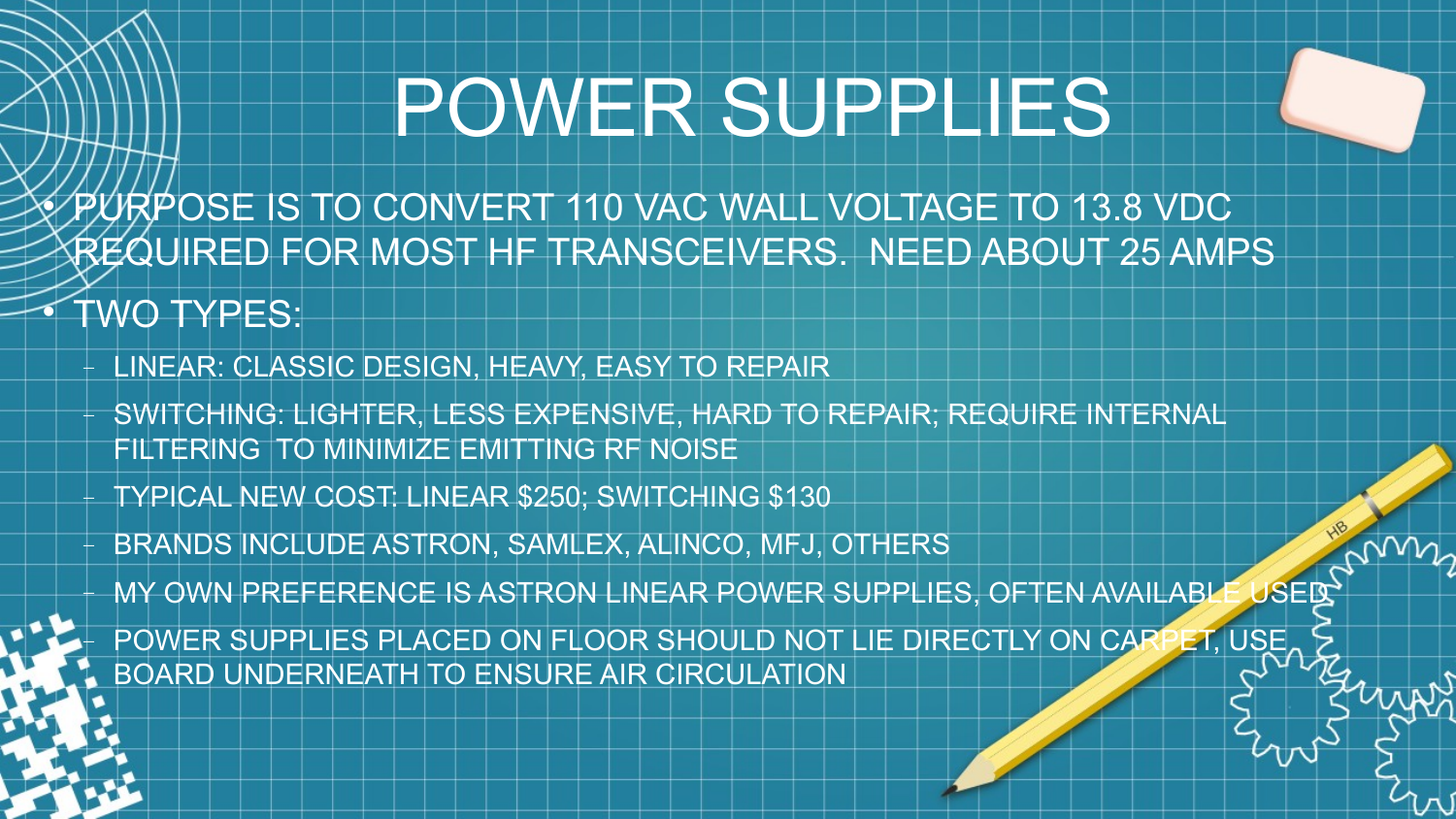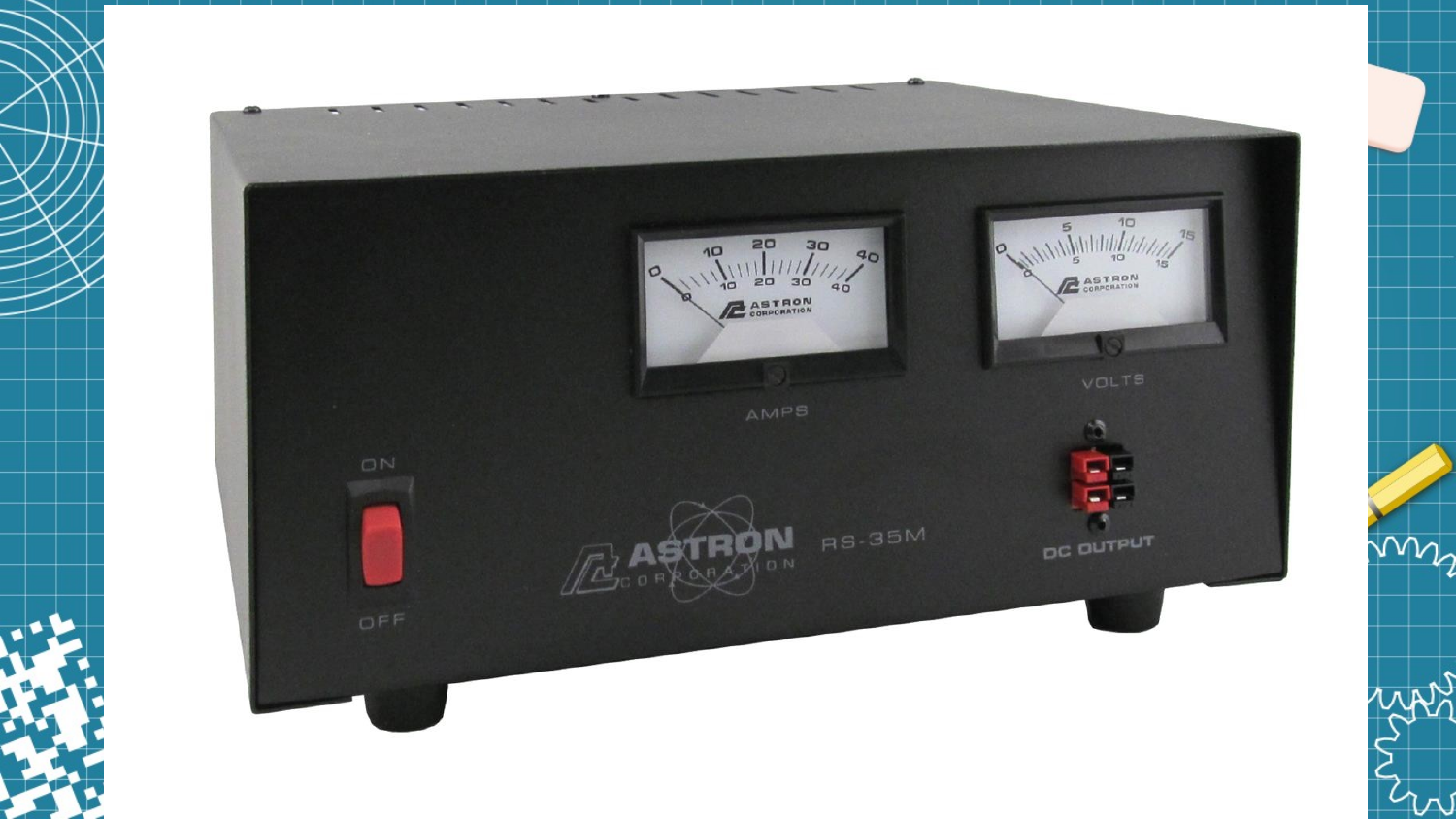



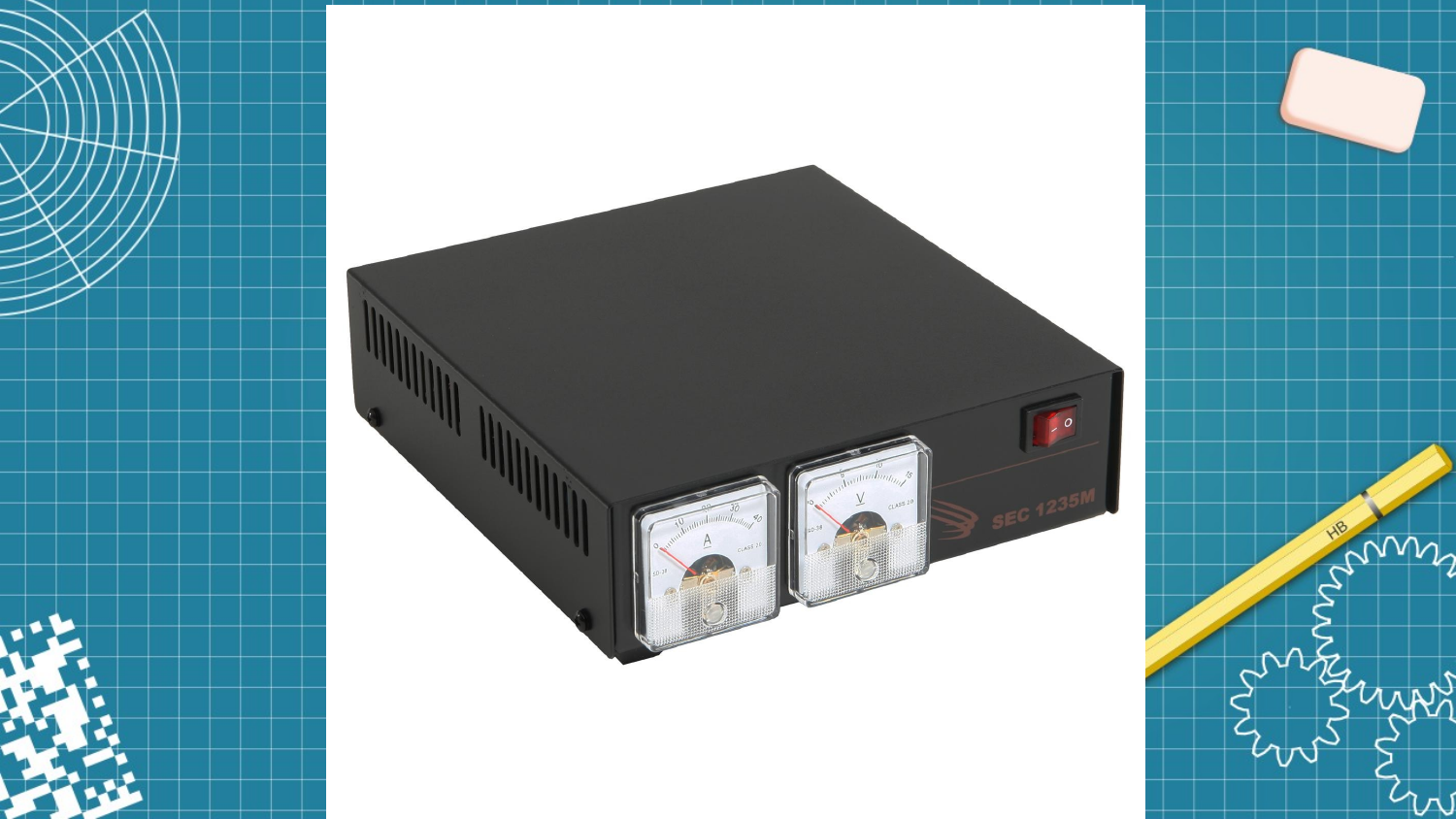### ANTENNAS ANTENNA IS MOST IMPORTANT PART OF STATION

### BASIC ANTENNA TYPES:

- WIRE ANTENNA AS HIGH AS POSSIBLE, ENDS AND CENTER OFTEN SUPPORTED BY ROPES ATTACHED TO TREES. EXAMPLES: OCF DIPOLE AND FAN DIPOLE; COST WITH COAX ABOUT \$100
- VERTICAL- GROUND MOUNTED, GREAT FOR DX BUT REQUIRE MANY GROUND RADIALS. \$350. ELEVATED VERTICAL JUST A FEW RADIALS

m

 60 FOOT TOWER WITH YAGI GAIN ANTENNA – SEVERAL THOUSAND INSTALLED

MY RECOMMENDATION FOR NEW HF OPERATOR: OFF CENTER FED<sup>U</sup> DIPOLE – COVERS MANY HF BANDS; CAN BUILD OR BU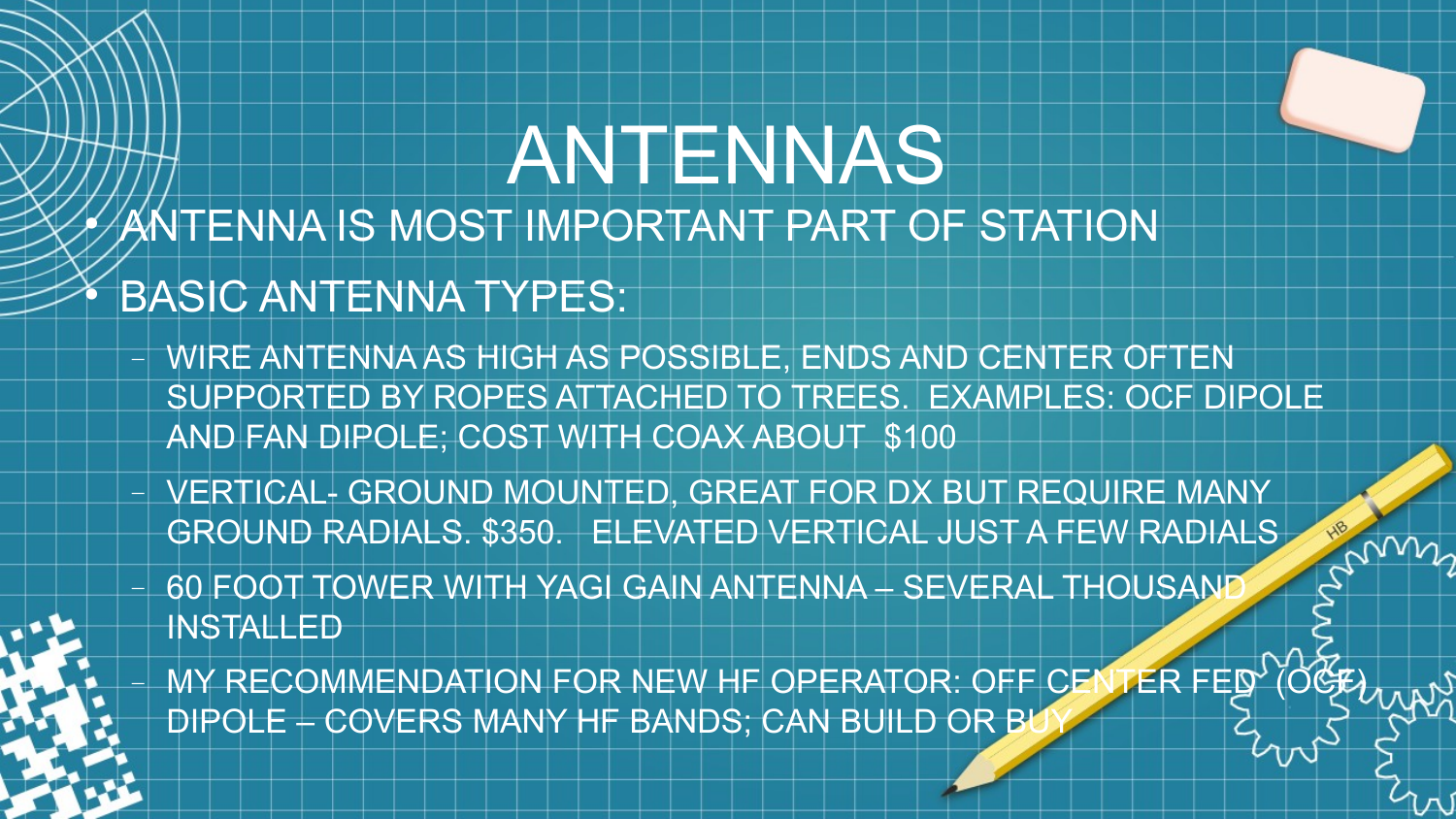# OTHER STATION CONSIDERATIONS

- WHERE TO LOCATE: IN BASEMENT OR IN A HIGHER FLOOR?
- ALL STATIONS REQUIRE SOUND BONDING AND GROUNDING. HARD TO HAVE A SHORT GROUND ROD CONNECTION IF STATION IS IN AN UPPER FLOOR.

 MY RECOMMENDATION: USE BASEMENT AND TIE YOUR EQUIPMENT GROUNDS, POWER PANEL GROUND AND STATION GROUND RODS TOGETHER.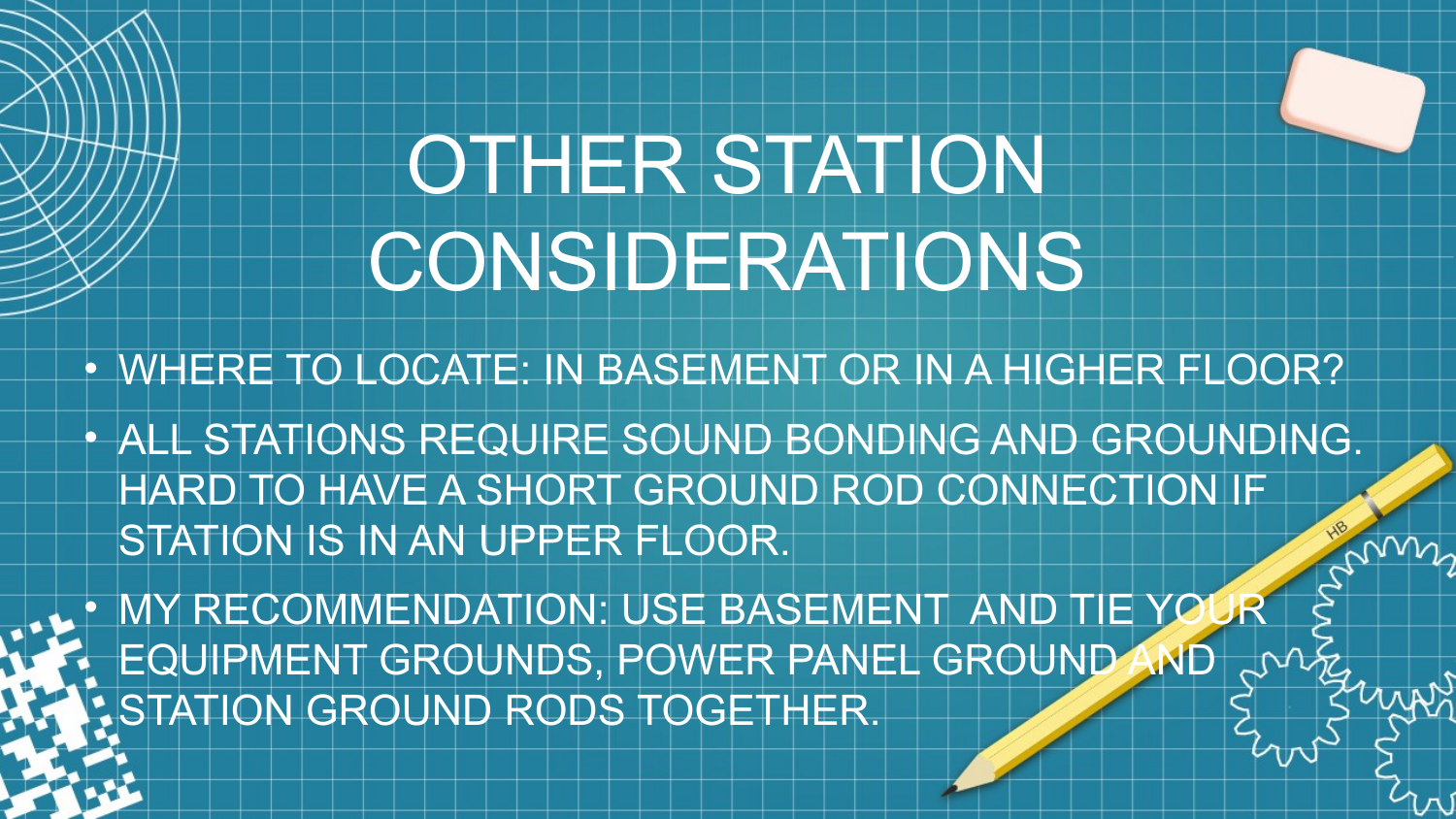### **MY STATION INTERNAL GROUND BUS**

MOUNTED 48" COPPER PIPE (½") BACK OF OPERATING TABLE

CONNECT EACH EQUIPMENT GROUND TERMINALS TO THIS GROUND BUS BAR

USE 6 AWG WIRE TO GROUND ROD OUTSIDE.

USE 8 FOOT GRD ROD 18" FROM BASEMENT WALL -REDUCES CONCRETE WICKING MOISTURE AROUND GND ROD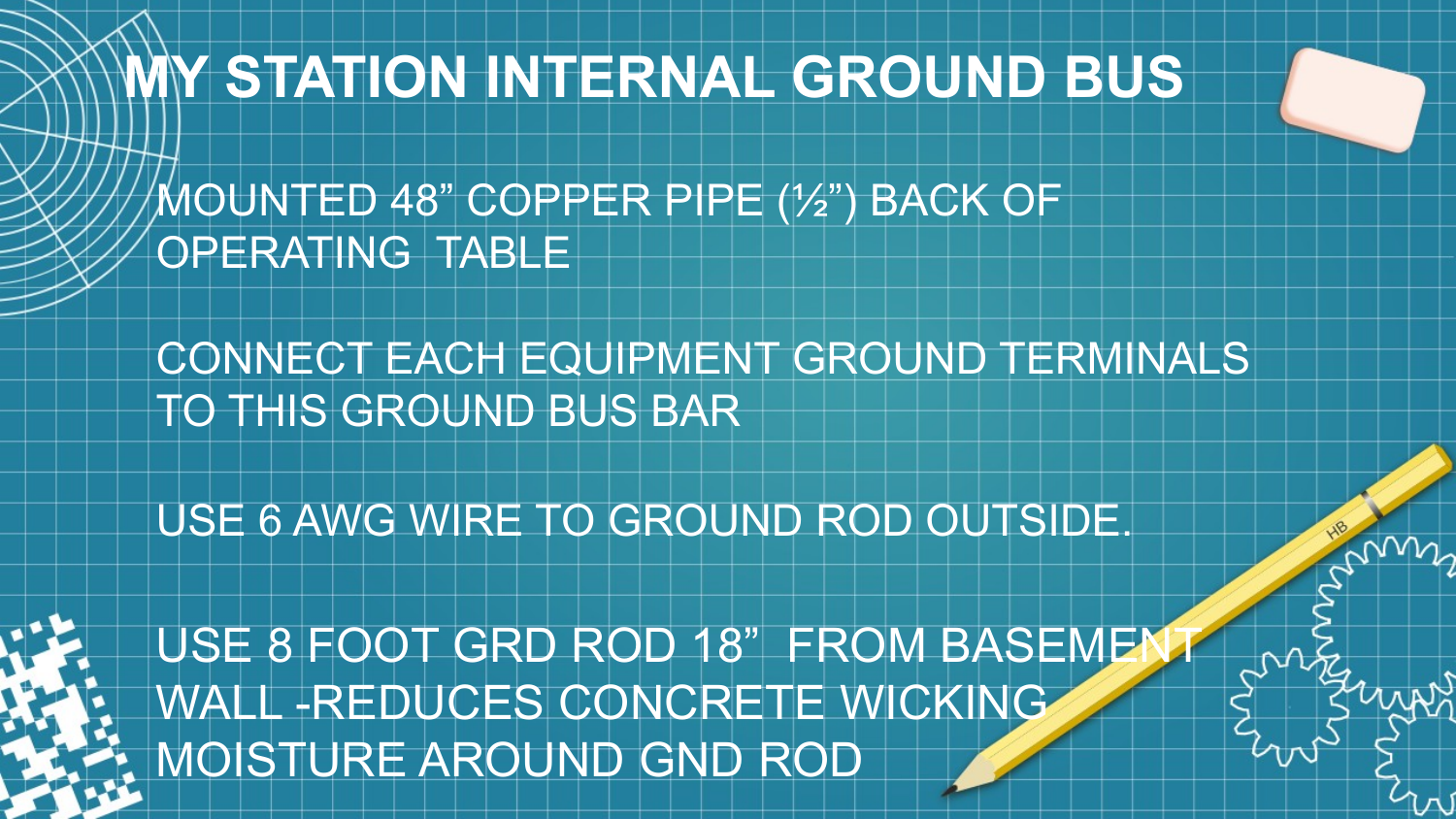## MY STATION INTERNAL GROUNDING BUS

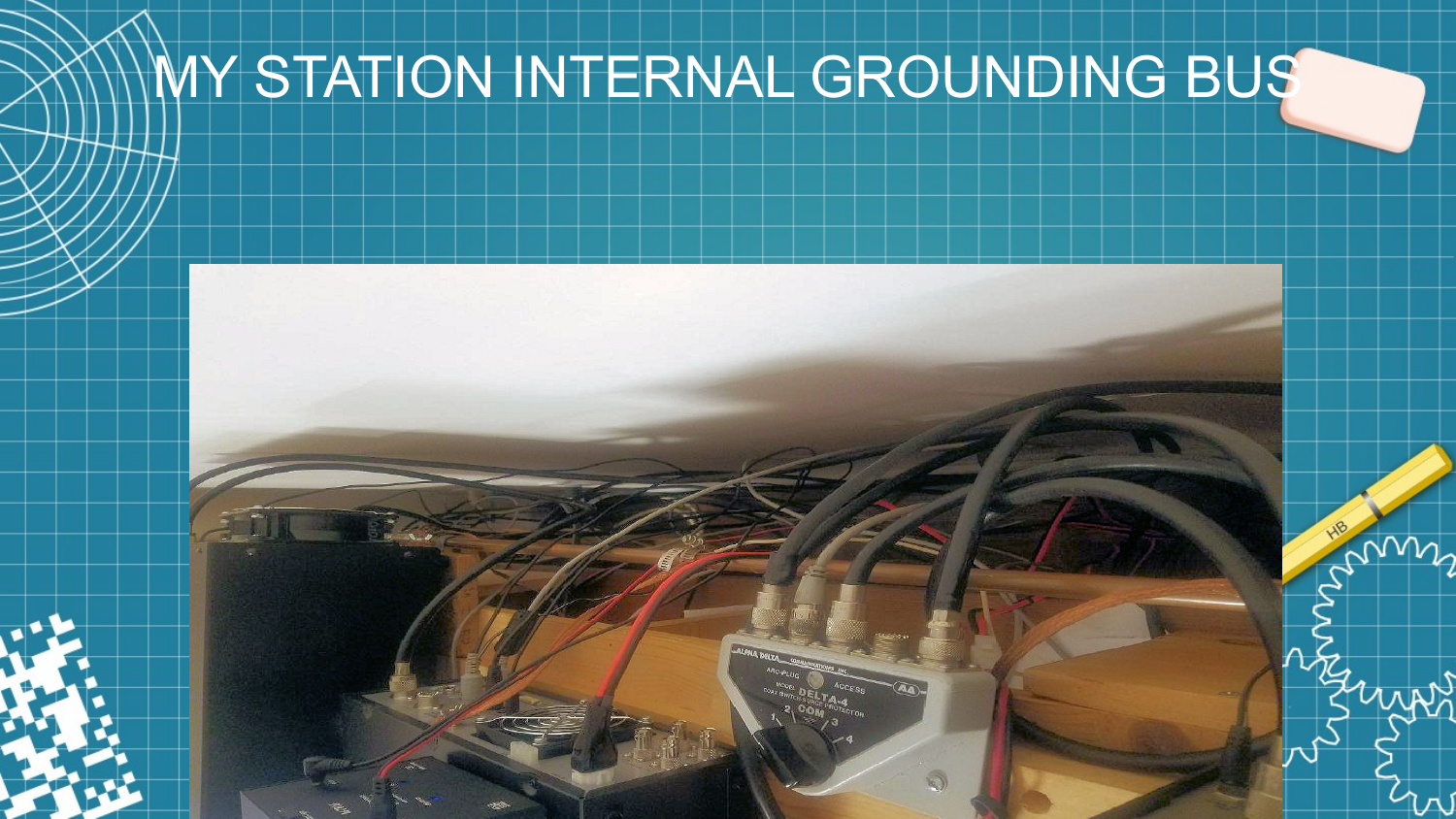# ADDITIONAL ACCESSORIES

 INCLUDES WATT AND SWR METERS, ANTENNA TUNERS THAT HAVE EXTENDED TUNING RANGES FROM THOSE BUILT INTO MODERN TRANSCEIVERS, ANTENNA SWITCHES, ETC.

NOTE THAT MOST TRANSCEIVERS HAVE BUILT IN **SWR AND WATT METERS.**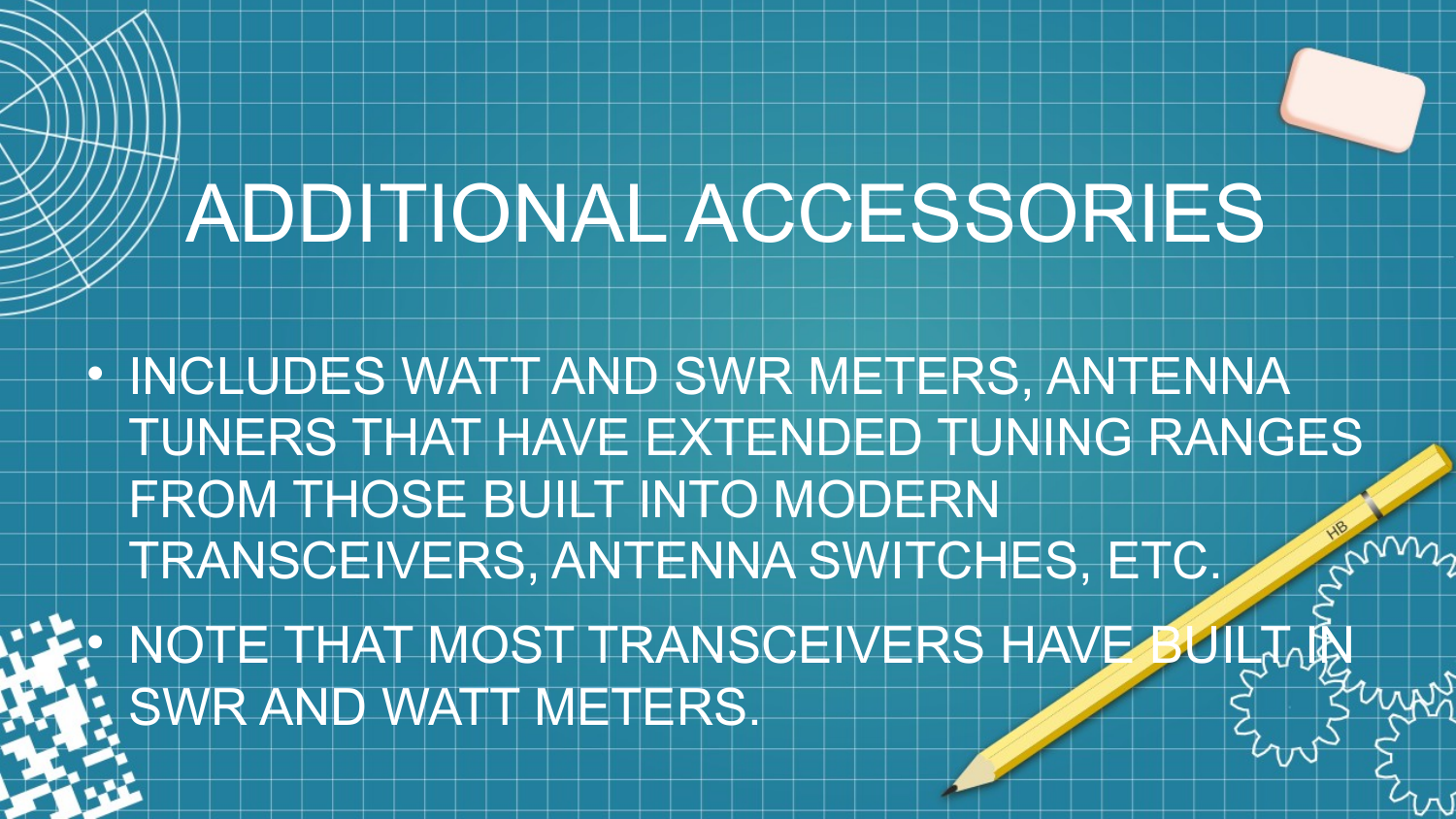# OTHER CONSIDERATIONS

- LOGGING SOFTWARE THERE ARE MANY PROGRAMS AVAILABLE FOR EITHER FREE OR LOW COST. N3FJP SOFTWARE SUITE (\$60) SEEMS TO BE AARC DEFACTO PROGRAM!
- YOU CAN TRY ANY PROGRAM AND EASILY EXPORT DATA INTO ANOTHER SOFTWARE LOGGING PROGRAM.
- OTHERS INCLUDE HAM RADIO DELUXE (\$100), XMLOG (FREE), DXLAB (FREE), ETC. A FEW ARE AVAILABLE FOR APPLE AND LINUX OS BUT MOST ARE WINDOWS BASED.
- ALL LOGGING PROGRAMS CAN UPLOAD TO LOTW, QRZ.COM, ETC.
- LOGBOOK OF THE WORLD (LOTW) IS ARRL ADMINISTERED ONLINE SYSTEM TO ELECTRONICALLY EXCHANGE CONFIRMATIONS (QSLs) AND CAN BE USED FOR APPLYING FOR VARIOUS AWARDS SUCH AS WORKED ALL STATES, WORKED ALL CONTINENTS, DXCC, ETC.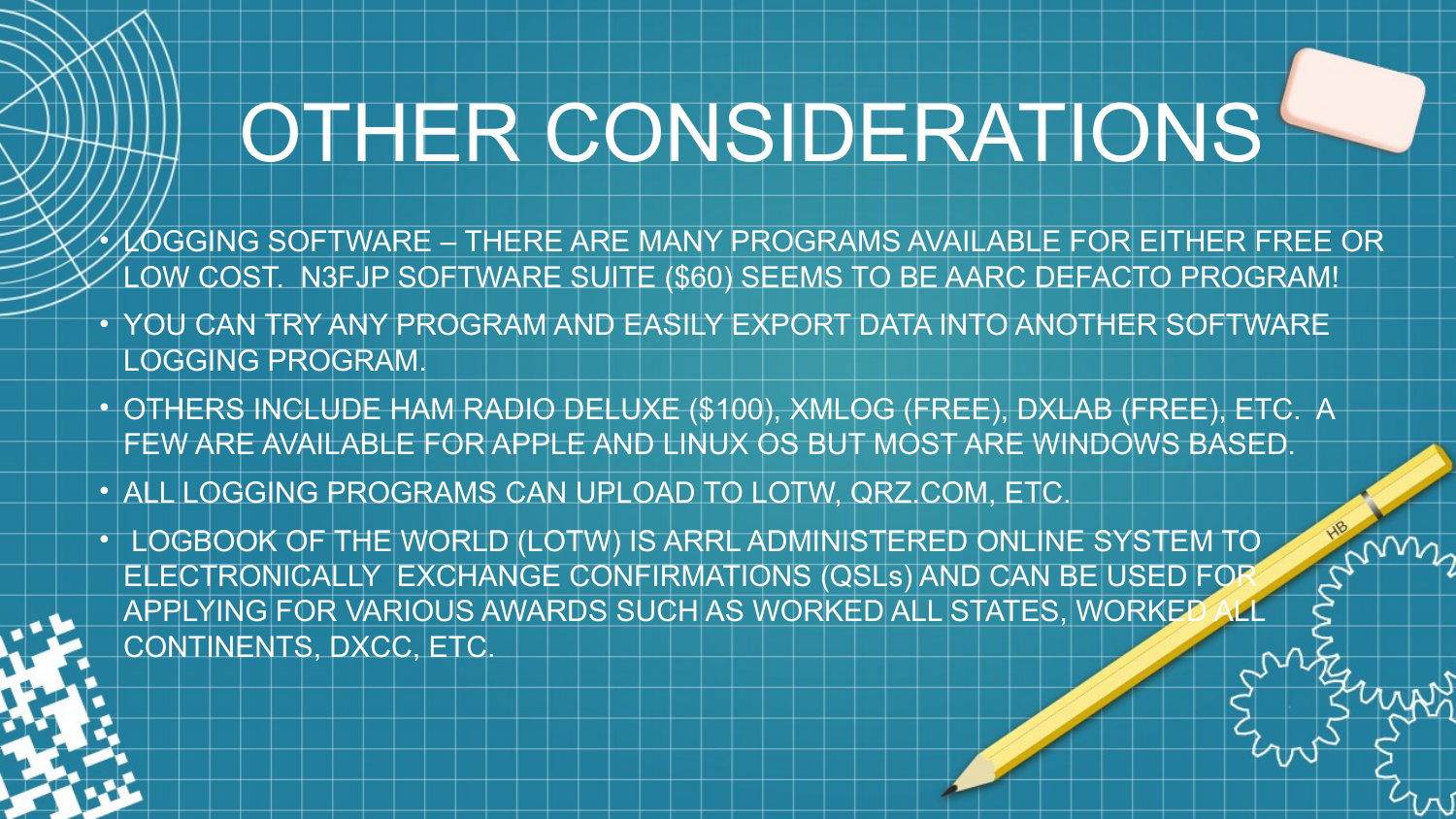# WHAT MODES WILL YOU OPERATE

- SINGLE SIDEBAND SSB VOICE
- CW MORSE CODE, GAINING POPULARITY DUE TO IT BEING CHALLENGING AND FUN
- DIGITAL MODES SUCH AS FT8 AND FT4 USING FREE WSJ SOFTWARE. CAN WORK STATIONS AROUND THE WORLD WITH VERY LOW SIGNAL TO NOISE RATIO, EVEN WHEN  $\Lambda$ BANDS SEEM TOTALLY DEAD TO SSB AND CW